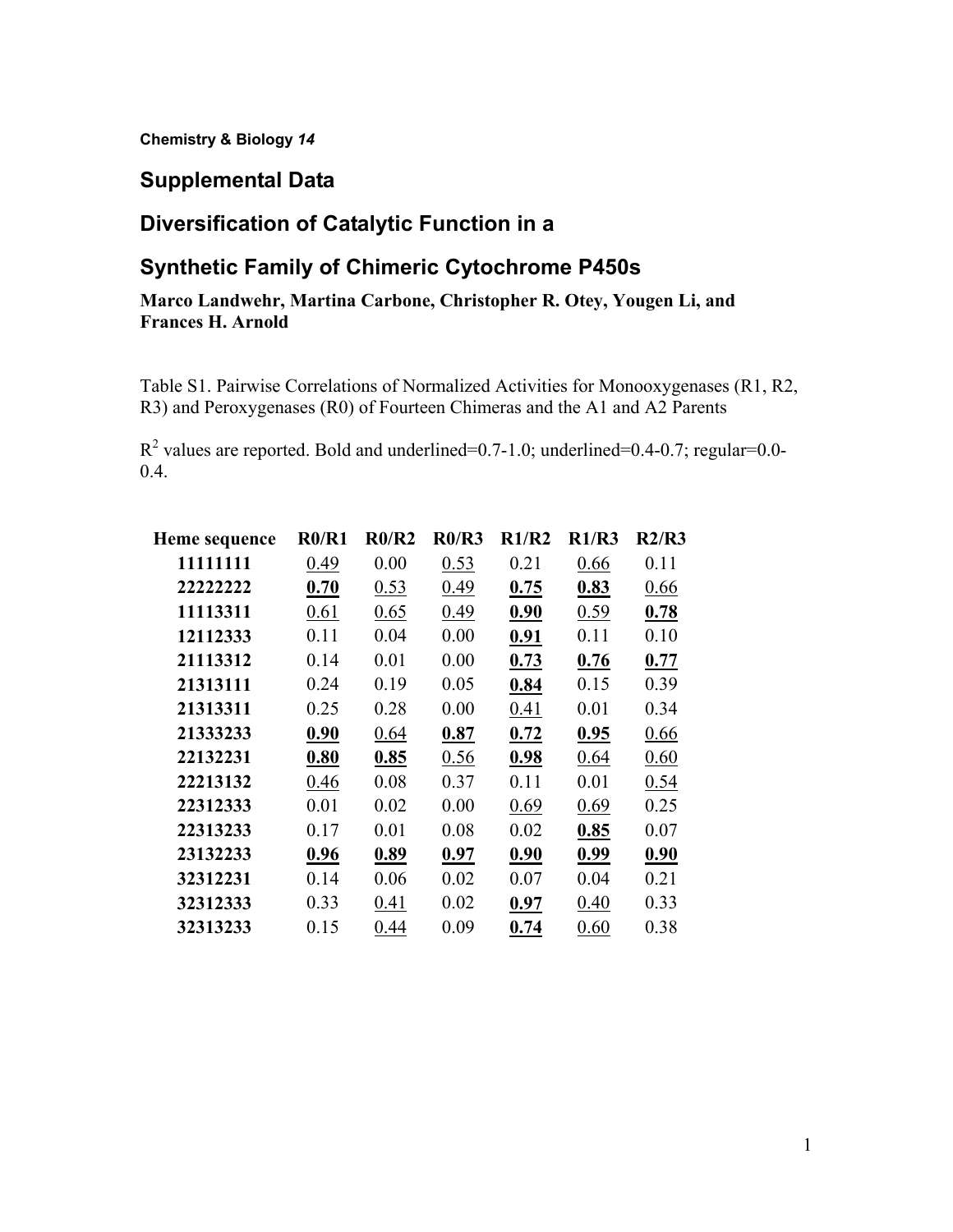Maximal value for each substrate in bold/italic.

|                                                             | 2-phenoxyethanol | ethoxybenzene  | ethyl phenoxyacetate                         | 3-phenoxytoluene | ethyl 4-phenylbutyrate                    | diphenyl ether      | amino-5-chloro-benzoxazole<br>Ń | pranolol<br>S                    | chlorzoxazone        | tolbutamide                            | 12-pNCA        |
|-------------------------------------------------------------|------------------|----------------|----------------------------------------------|------------------|-------------------------------------------|---------------------|---------------------------------|----------------------------------|----------------------|----------------------------------------|----------------|
| 11111111-R0                                                 | 0.105            | 0.000          | 0.000                                        | 0.000            | 0.013                                     | 0.027               | 0.000                           | 0.011                            | 0.013                | 0.011                                  | 0.178          |
| 11111111-R1                                                 | 0.152            | 0.115          | 0.136                                        | 0.053            | 0.202                                     | 0.177               | 0.055                           | 0.037                            | 0.032                | 0.033                                  | 0.302          |
| 11111111-R2<br>11111111-R3                                  | 0.484<br>0.048   | 0.179<br>0.000 | 0.157<br>0.038                               | 0.118<br>0.000   | 0.200<br>0.059                            | 0.114<br>0.030      | 0.146<br>0.054                  | 0.029<br>0.023                   | 0.026<br>0.019       | 0.029<br>0.022                         | 0.114<br>0.132 |
| 22222222-R0                                                 | 0.054            | 0.000          | 0.000                                        | 0.000            | 0.013                                     | 0.009               | 0.000                           | 0.010                            | 0.014                | 0.011                                  | 0.026          |
| 22222222-R1                                                 | 0.042            | 0.000          | 0.038                                        | 0.000            | 0.027                                     | 0.031               | 0.020                           | 0.021                            | 0.016                | 0.020                                  | 0.064          |
| 22222222-R2                                                 | 0.039            | 0.000          | 0.045                                        | 0.000            | 0.027                                     | 0.083               | 0.022                           | 0.020                            | 0.016                | 0.018                                  | 0.037          |
| 22222222-R3<br>3333333-R3                                   | 0.065<br>0.049   | 0.000<br>0.000 | 0.040<br>0.033                               | 0.000<br>0.000   | 0.048<br>0.046                            | 0.031<br>0.026      | 0.055<br>0.056                  | 0.028<br>0.030                   | 0.024<br>0.022       | 0.024<br>0.024                         | 0.079<br>0.063 |
| 11113311-R0                                                 | 0.463            | 0.000          | 0.046                                        | 0.000            | 0.011                                     | 0.031               | 0.000                           | 0.013                            | 0.012                | 0.009                                  | 0.190          |
| 11113311-R1                                                 | 0.448            | 0.238          | 0.160                                        | 0.072            | 0.135                                     | 0.225               | 0.061                           | 0.029                            | 0.028                |                                        | 0.027 0.364    |
| 11113311-R2<br>11113311-R3                                  | 0.329<br>0.118   | 0.145<br>0.000 | 0.087<br>0.033                               | 0.000<br>0.000   | 0.091<br>0.032                            | 0.159<br>0.028      | 0.051<br>0.047                  | 0.030<br>0.022                   | 0.024<br>0.017       | 0.024<br>0.019                         | 0.277<br>0.155 |
| 12112333-R0                                                 | 0.544            | 0.053          | 0.048                                        | 0.000            | 0.013                                     | 0.038               | 0.000                           | 0.012                            | 0.014                | 0.013                                  | 0.056          |
| 12112333-R1                                                 | 0.513            | 0.282          | 0.163                                        | 0.091            | 0.124                                     | 0.414               | 0.038                           | 0.020                            | 0.017                | 0.019                                  | 0.170          |
| 12112333-R2                                                 | 0.511            | 0.334          | 0.163                                        | 0.116            | 0.135                                     | 0.462               | 0.063                           | 0.025                            | 0.024                | 0.025                                  | 0.143          |
| 12112333-R3<br>21113312-R0                                  | 0.129<br>0.522   | 0.044<br>0.135 | 0.039<br>0.078                               | 0.000<br>0.000   | 0.043<br>0.017                            | 0.058<br>0.034      | 0.080<br>0.000                  | 0.025<br>0.017                   | 0.019<br>0.017       | 0.022<br>0.013                         | 0.053<br>0.069 |
| 21113312-R1                                                 | 0.269            | 0.107          | 0.084                                        | 0.000            | 0.063                                     | 0.056               | 0.046                           | 0.038                            | 0.045                | 0.034                                  | 0.065          |
| 21113312-R2                                                 | 0.213            | 0.085          | 0.073                                        | 0.046            | 0.066                                     | 0.047               | 0.055                           | 0.033                            | 0.038                | 0.031                                  | 0.050          |
| 21113312-R3<br>21313111-R0                                  | 0.179<br>0.731   | 0.063<br>0.105 | 0.058<br>0.073                               | 0.000<br>0.000   | 0.049<br>0.016                            | 0.034<br>0.058      | 0.075<br>0.000                  | 0.034<br>0.018                   | 0.037<br>0.012       | 0.033<br>0.013                         | 0.031<br>0.000 |
| 21313111-R1                                                 | 0.617            | 0.313          | 0.173                                        | 0.167            | 0.089                                     | 0.370               | 0.044                           | 0.024                            | 0.024                | 0.024                                  | 0.033          |
| 21313111-R2                                                 | 0.560            | 0.282          | 0.139                                        | 0.152            | 0.102                                     | 0.332               | 0.079                           | 0.029                            | 0.027                | 0.028                                  | 0.000          |
| 21313111-R3                                                 | 0.767            | 0.256          | 0.258                                        | 0.207            | 0.260                                     | 0.518               | 0.137                           | 0.102                            | 0.089                | 0.076                                  | 0.000          |
| 21313311-R0<br>21313311-R1                                  | 0.365<br>0.343   | 0.000<br>0.082 | 0.046<br>0.109                               | 0.000<br>0.061   | 0.009<br>0.089                            | 0.038<br>0.202      | 0.000<br>0.017                  | 0.012<br>0.019                   | 0.011<br>0.015       | 0.012<br>0.019                         | 0.000<br>0.000 |
| 21313311-R2                                                 | 0.306            | 0.074          | 0.092                                        | 0.000            | 0.086                                     | 0.149               | 0.050                           | 0.030                            | 0.029                | 0.029                                  | 0.000          |
| 21313311-R3                                                 | 0.190            | 0.109          | 0.098                                        | 0.097            | 0.115                                     | 0.150               | 0.136                           | 0.072                            | 0.071                | 0.060                                  | 0.000          |
| 21333233-R0<br>21333233-R1                                  | 0.113<br>0.046   | 0.000<br>0.000 | 0.036<br>0.035                               | 0.000<br>0.000   | 0.020<br>0.029                            | 0.016<br>0.026      | 0.023<br>0.022                  | 0.025<br>0.024                   | 0.020<br>0.019       | 0.020<br>0.022                         | 0.000<br>0.000 |
| 21333233-R2                                                 | 0.180            | 0.104          | 0.119                                        | 0.000            | 0.070                                     | 0.090               | 0.039                           | 0.036                            | 0.034                | 0.031                                  | 0.062          |
| 21333233-R3                                                 | 0.057            | 0.000          | 0.035                                        | 0.000            | 0.036                                     | 0.028               | 0.040                           | 0.026                            | 0.025                | 0.024                                  | 0.000          |
| 22132231-R0                                                 | 0.034            | 0.000          | 0.000                                        | 0.000            | 0.009                                     | 0.006               | 0.000                           | 0.005                            | 0.008                | 0.007                                  | 0.000          |
| 22132231-R1<br>22132231-R2                                  | 0.025<br>0.045   | 0.000<br>0.000 | 0.024<br>0.035                               | 0.000<br>0.000   | 0.023<br>0.026                            | 0.018<br>0.033      | 0.000<br>0.000                  | 0.018<br>0.018                   | 0.014<br>0.016       | 0.018<br>0.020                         | 0.000<br>0.000 |
| 22132231-R3                                                 | 0.022            | 0.000          | 0.000                                        | 0.000            | 0.016                                     | 0.015               | 0.025                           | 0.014                            | 0.012                | 0.015                                  | 0.000          |
| 22213132-R0                                                 | 0.269            | 0.051          | 0.061                                        | 0.000            | 0.010                                     | 0.017               | 0.020                           | 0.010                            | 0.019                | 0.013                                  | 0.000          |
| 22213132-R1<br>22213132-R2                                  | 0.584<br>0.377   | 0.217<br>0.289 | 0.238<br>0.253                               | 0.076<br>0.169   | 0.081<br>0.153                            | 0.172<br>0.206      | 0.068                           | 0.031<br>$0.152$ 0.122           | 0.040<br>0.130 0.126 | 0.030                                  | 0.133<br>0.000 |
| 22213132-R3                                                 | 0.172            | 0.070          | 0.077                                        | 0.000            | 0.038                                     | 0.043               | 0.051                           | 0.026                            | 0.025                | 0.024                                  | 0.015          |
| 22312333-R0                                                 | 0.103            | 0.000          | 0.024                                        | 0.000            | 0.008                                     | 0.017               | 0.000                           | 0.009                            | 0.006                | 0.009                                  | 0.000          |
| 22312333-R1<br>22312333-R2                                  | 0.080<br>0.172   | 0.000<br>0.067 | 0.044<br>0.084                               | 0.000<br>0.049   | 0.058<br>0.121                            | 0.132<br>0.356      | 0.082<br>0.117                  | 0.015<br>0.019                   | 0.015<br>0.012       | 0.018<br>0.017                         | 0.000<br>0.000 |
| 22312333-R3                                                 | 0.034            | 0.000          | 0.000                                        | 0.000            | 0.022                                     | 0.019               | 0.093                           | 0.012                            | 0.011                | 0.015                                  | 0.000          |
| 22313233-R0                                                 | 0.185            | 0.000          | 0.050                                        | 0.000            | 0.011                                     | 0.029               | 0.000                           | 0.008                            | 0.009                | 0.010                                  | 0.000          |
| 22313233-R1<br>22313233-R2                                  | 0.064<br>0.260   | 0.000<br>0.204 | 0.036<br>0.150                               | 0.000<br>0.137   | 0.033                                     | 0.044<br>0.415      | 0.023<br>0.049                  | 0.021<br>0.022                   | 0.018                | 0.021<br>0.019                         | 0.000<br>0.000 |
| 22313233-R3                                                 | 0.077            | 0.000          | 0.041                                        | 0.000            | 0.089<br>0.034                            | 0.031               | 0.053                           | 0.026                            | 0.016<br>0.020       | 0.023                                  | 0.000          |
| 23132233-R0                                                 | 0.024            | 0.000          |                                              | $0.000$ $0.000$  | 0.019                                     | 0.019               | 0.022                           | 0.025                            | 0.021                | 0.021                                  | 0.000          |
| 23132233-R1                                                 | 0.044            | 0.000          | 0.043                                        | 0.000            | 0.051                                     |                     | 0.037 0.035                     | 0.042                            | 0.039                | 0.036                                  | 0.000          |
| 23132233-R2 0.049 0.000 0.055 0.046<br>23132233-R3 0.030    |                  |                |                                              |                  | 0.000 0.031 0.000 0.034 0.024 0.025 0.031 |                     |                                 | 0.054 0.044 0.043 0.043          |                      | 0.041 0.038 0.000<br>0.026 0.028 0.000 |                |
| 32312231-R0 0.354                                           |                  |                |                                              |                  | 0.065 0.085 0.000 0.016 0.067 0.000 0.015 |                     |                                 |                                  | 0.013                | $0.018$ 0.000                          |                |
| 32312231-R1 0.067                                           |                  | 0.053          |                                              | 0.055 0.000      | 0.051                                     |                     | 0.156 0.063                     | 0.021                            | 0.016                | 0.021 0.139                            |                |
| 32312231-R2 0.204<br>32312231-R3 0.064                      |                  |                | 0.245 0.277 0.154<br>$0.000$ $0.035$ $0.000$ |                  | 0.090<br>0.025                            |                     | 0.448 0.063<br>0.024 0.044      | 0.019<br>0.018                   | 0.016<br>0.015       | $0.018$ 0.000                          | 0.020 0.048    |
| 32312333-R0 1.101                                           |                  |                | 0.338 0.236 0.076                            |                  | 0.025                                     |                     | 0.297 0.067                     | 0.019                            | 0.019                | $0.019$ $0.000$                        |                |
| 32312333-R1 1.030 0.860 0.803 0.320                         |                  |                |                                              |                  | 0.167                                     |                     |                                 | 0.664 0.233 0.022                | 0.048                | 0.023 0.034                            |                |
| 32312333-R2 0.907 0.712 0.653 0.246 0.133 0.538 0.174 0.018 |                  |                |                                              |                  |                                           |                     |                                 |                                  | 0.023                | 0.022 0.044                            |                |
| 32312333-R3 0.212<br>32313233-RO 0.796                      |                  |                | 0.189 0.264 0.178<br>0.383 0.276 0.095       |                  |                                           | 0.066  0.561  0.145 |                                 | 0.023<br>0.036 0.389 0.121 0.009 | 0.023<br>0.023       | $0.023$ 0.000<br>$0.023$ 0.000         |                |
| 32313233-R1 0.249 0.471 0.476 0.280                         |                  |                |                                              |                  |                                           | $0.163$ 0.742 0.261 |                                 | 0.044                            | 0.048                |                                        | 0.039 0.018    |
| 32313233-R2 0.535                                           |                  |                | 0.566 0.454 0.197                            |                  |                                           | 0.153  0.485  0.229 |                                 | 0.029                            | 0.037                |                                        | 0.029 0.017    |
| 32313233-R3 0.147 0.123 0.125 0.081                         |                  |                |                                              |                  |                                           |                     |                                 | 0.056 0.304 0.153 0.034          | 0.032                | 0.031 0.000                            |                |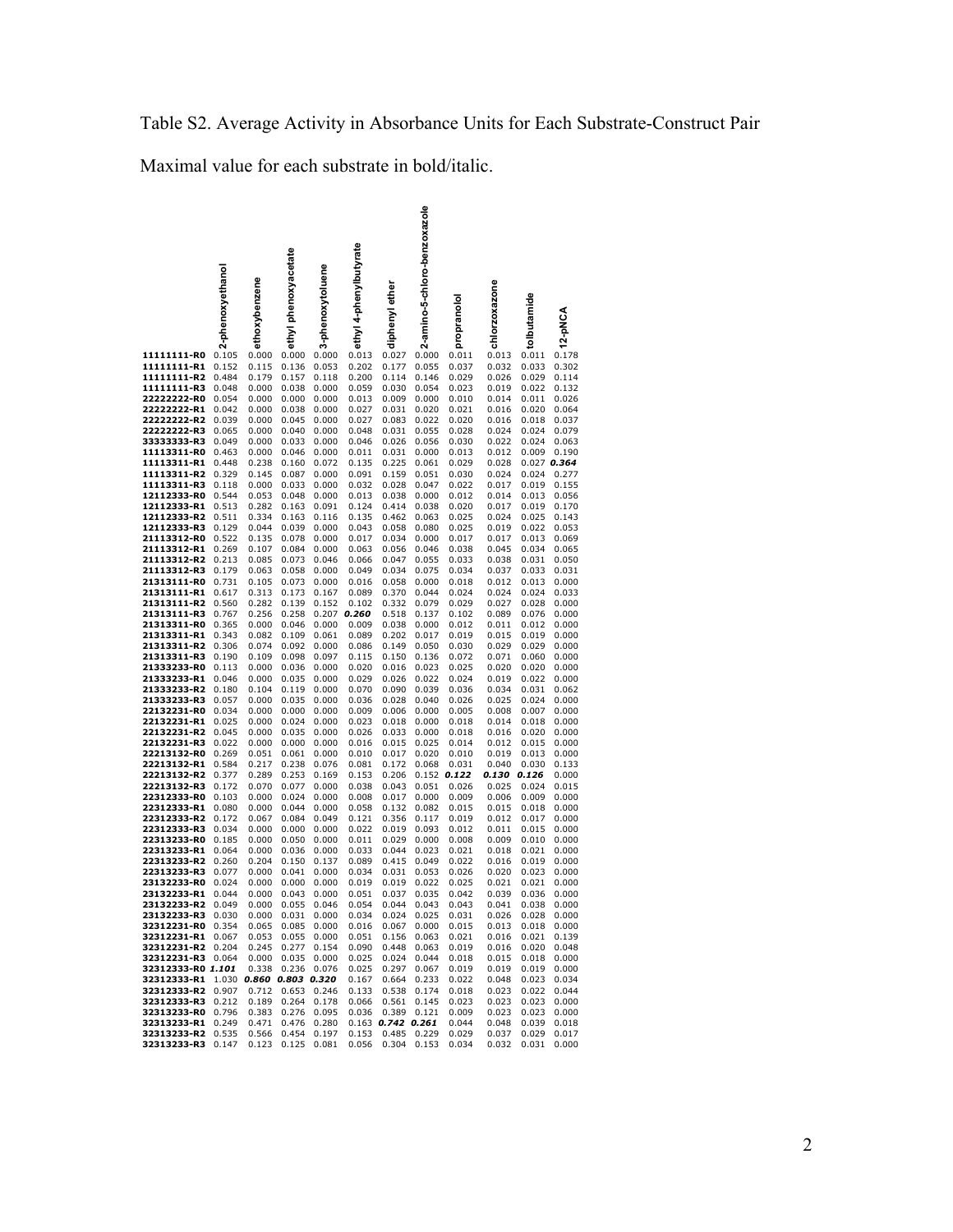Table S3. Standard Deviations/Average of Absorbance for Each Substrate-Construct Pair

Blanks indicate where the average absorbance equals zero.

|                            | 2-phenoxyethanol | ethoxybenzene                          | ethyl phenoxyacetate    | 3-phenoxytoluene              | ethyl 4-phenylbutyrate                                                                             | diphenyl ether                                                       | 2-amino-5-chloro-benzoxazole  | propranolo                                   | chlorzoxazone                          | tolbutamide                                        |                |
|----------------------------|------------------|----------------------------------------|-------------------------|-------------------------------|----------------------------------------------------------------------------------------------------|----------------------------------------------------------------------|-------------------------------|----------------------------------------------|----------------------------------------|----------------------------------------------------|----------------|
| 11111111-R0                | 0.091            |                                        |                         |                               | 0.233                                                                                              | 0.735                                                                |                               |                                              |                                        | 0.162 0.148 0.098 0.052                            |                |
| 11111111-R1<br>11111111-R2 |                  |                                        | 0.093 0.183 0.058 0.128 | 0.039 0.020 0.118 0.135 0.041 | 0.033                                                                                              | 0.118<br>0.030                                                       | 0.364<br>0.112                |                                              | 0.054 0.128 0.106<br>0.113 0.120 0.067 |                                                    | 0.076<br>0.159 |
| 11111111-R3                | 0.054            |                                        | 0.031                   |                               | 0.029                                                                                              | 0.066                                                                |                               | 0.189 0.092 0.082 0.118                      |                                        |                                                    | 0.083          |
| 22222222-R0                | 0.089            |                                        |                         |                               | 0.156                                                                                              | 0.264                                                                |                               |                                              |                                        | 0.261 0.005 0.159                                  | 0.125          |
| 22222222-R1<br>22222222-R2 | 0.128<br>0.071   |                                        | 0.074<br>0.054          |                               | 0.077<br>0.113                                                                                     | 0.119<br>0.081                                                       | 0.255<br>0.251                | 0.085                                        |                                        | 0.076 0.144 0.144 0.040<br>0.108 0.099 0.011       |                |
| 22222222-R3                | 0.053            |                                        | 0.111                   |                               | 0.084                                                                                              | 0.070                                                                | 0.058                         |                                              |                                        | 0.155 0.123 0.086 0.096                            |                |
| 33333333-R3                | 0.134            |                                        | 0.126                   |                               | 0.017                                                                                              | 0.094                                                                | 0.082                         |                                              |                                        | 0.110 0.155 0.088 0.068                            |                |
| 11113311-R0<br>11113311-R1 | 0.092            |                                        | 0.097                   | 0.045 0.158 0.124 0.092 0.159 | 0.086                                                                                              | 0.370<br>0.032                                                       | 0.622 0.084 0.127 0.079 0.007 |                                              |                                        | 0.117 0.083 0.000 0.058                            |                |
| 11113311-R2                |                  | 0.046 0.018 0.113                      |                         |                               | 0.035                                                                                              | 0.079                                                                | 0.177                         |                                              |                                        | 0.130 0.102 0.038 0.012                            |                |
| 11113311-R3                | 0.103            |                                        | 0.093                   |                               | 0.033                                                                                              | 0.065                                                                |                               | 0.110 0.110 0.176 0.022 0.102                |                                        |                                                    |                |
| 12112333-R0<br>12112333-R1 |                  | 0.012 0.046 0.045                      |                         | 0.092 0.014 0.114 0.107 0.029 | 0.159                                                                                              | 0.034<br>0.104                                                       | 0.065                         |                                              |                                        | 0.193 0.114 0.067<br>0.177 0.137 0.069 0.075       | 0.073          |
| 12112333-R2                |                  |                                        |                         | 0.054 0.118 0.094 0.021 0.024 |                                                                                                    | 0.081                                                                | 0.115                         |                                              |                                        | 0.160 0.019 0.073 0.129                            |                |
| 12112333-R3<br>21113312-R0 |                  | 0.039 0.016 0.057<br>0.129 0.076 0.126 |                         |                               | 0.020                                                                                              | 0.035                                                                |                               | 0.064 0.082 0.066 0.115                      |                                        |                                                    | 0.133          |
| 21113312-R1                |                  | 0.065 0.049 0.060                      |                         |                               | 0.074<br>0.045                                                                                     | 0.176<br>0.046                                                       | 0.075                         |                                              |                                        | 0.156 0.053 0.156 0.118<br>0.156 0.051 0.058 0.250 |                |
| 21113312-R2                |                  |                                        |                         | 0.024 0.190 0.114 0.150 0.064 |                                                                                                    | 0.182                                                                | 0.183                         |                                              |                                        | 0.182 0.088 0.051 0.379                            |                |
| 21113312-R3<br>21313111-R0 |                  | 0.094 0.147 0.087<br>0.078 0.177 0.142 |                         |                               | 0.051<br>0.038                                                                                     | 0.044<br>0.092                                                       | 0.005                         |                                              | 0.138 0.167 0.107                      | 0.350 0.121 0.110                                  | 0.080          |
| 21313111-R1                |                  |                                        |                         | 0.116 0.046 0.019 0.088 0.055 |                                                                                                    | 0.032                                                                | 0.239                         |                                              | 0.135 0.107 0.083                      |                                                    | 0.095          |
| 21313111-R2                |                  |                                        | 0.012 0.084 0.076 0.039 |                               | 0.037                                                                                              | 0.069                                                                | 0.424                         |                                              | 0.083 0.106 0.088                      |                                                    |                |
| 21313111-R3<br>21313311-R0 | 0.065            |                                        | 0.143                   | 0.038 0.200 0.092 0.034       | 0.034<br>0.162                                                                                     | 0.107<br>0.078                                                       | 0.195                         |                                              | 0.035 0.145 0.127<br>0.041 0.168 0.105 |                                                    |                |
| 21313311-R1                |                  |                                        | 0.026 0.051 0.166 0.178 |                               | 0.086                                                                                              | 0.024                                                                | 0.448                         | 0.029                                        | 0.097 0.072                            |                                                    |                |
| 21313311-R2                |                  | 0.137 0.141 0.169                      |                         |                               | 0.018                                                                                              | 0.049                                                                |                               | 0.020 0.183 0.084 0.049                      |                                        |                                                    |                |
| 21313311-R3<br>21333233-R0 | 0.062            |                                        | 0.242                   | 0.012 0.053 0.038 0.075 0.010 | 0.110                                                                                              | 0.111<br>0.188                                                       | 0.131<br>0.377                |                                              | 0.148 0.091 0.040<br>0.159 0.133 0.128 |                                                    |                |
| 21333233-R1                | 0.095            |                                        | 0.049                   |                               | 0.038                                                                                              | 0.192                                                                |                               | 0.189 0.085 0.074 0.120                      |                                        |                                                    |                |
| 21333233-R2                |                  | 0.036 0.183 0.135                      |                         |                               | 0.016                                                                                              | 0.044                                                                | 0.026                         |                                              | 0.119 0.117 0.062                      |                                                    | 0.105          |
| 21333233-R3<br>22132231-R0 | 0.043<br>0.002   |                                        | 0.044                   |                               | 0.044<br>0.180                                                                                     | 0.182<br>0.398                                                       | 0.067                         |                                              | 0.043 0.082 0.041<br>0.677 0.060 0.189 |                                                    |                |
| 22132231-R1                | 0.052            |                                        | 0.041                   |                               | 0.051                                                                                              | 0.077                                                                |                               |                                              | 0.183 0.166 0.110                      |                                                    |                |
| 22132231-R2                | 0.063            |                                        | 0.067                   |                               | 0.019                                                                                              | 0.092                                                                |                               |                                              | 0.063 0.148 0.073                      |                                                    |                |
| 22132231-R3<br>22213132-R0 | 0.080            | 0.153 0.128 0.058                      |                         |                               | 0.061<br>0.081                                                                                     | 0.014<br>0.147                                                       | 0.156                         | 0.137 0.142 0.160 0.044<br>0.166 0.073 0.137 |                                        |                                                    |                |
| 22213132-R1                |                  |                                        |                         | 0.077 0.118 0.104 0.053 0.066 |                                                                                                    | 0.058                                                                | 0.339                         | 0.098                                        | 0.147 0.030                            |                                                    | 0.048          |
| 22213132-R2                |                  |                                        |                         | 0.065 0.091 0.059 0.075 0.050 | 0.061                                                                                              | 0.039                                                                | 0.070                         | 0.124 0.120 0.005                            |                                        |                                                    |                |
| 22213132-R3<br>22312333-R0 | 0.023            | 0.097 0.061 0.116                      | 0.173                   |                               | 0.181                                                                                              | 0.052<br>0.387                                                       | 0.119                         |                                              | 0.144 0.111 0.114<br>0.151 0.132 0.170 |                                                    | 0.000          |
| 22312333-R1                | 0.103            |                                        | 0.110                   |                               | 0.046                                                                                              | 0.068                                                                |                               | 0.266 0.098 0.085 0.076                      |                                        |                                                    |                |
| 22312333-R2<br>22312333-R3 | 0.101            |                                        |                         | 0.060 0.191 0.108 0.050 0.047 | 0.077                                                                                              | 0.059<br>0.127                                                       | 0.042<br>0.153                |                                              | 0.160 0.091 0.016<br>0.121 0.264 0.038 |                                                    |                |
| 22313233-R0                | 0.100            |                                        | 0.158                   |                               | 0.080                                                                                              | 0.134                                                                |                               |                                              | 0.334 0.246 0.127                      |                                                    |                |
| 22313233-R1                | 0.055            |                                        | 0.023                   |                               | 0.158                                                                                              | 0.034                                                                | 0.154                         | 0.101 0.079 0.104                            |                                        |                                                    |                |
| 22313233-R2<br>22313233-R3 | 0.028            |                                        | 0.005                   | 0.076 0.245 0.144 0.062 0.079 | 0.036                                                                                              | 0.019<br>0.141                                                       | 0.155                         | 0.118 0.006 0.134 0.106<br>0.040 0.081 0.104 |                                        |                                                    |                |
| 23132233-R0                | 0.056            |                                        |                         |                               | 0.013                                                                                              | 0.095                                                                |                               | 0.058 0.092 0.182 0.086                      |                                        |                                                    |                |
| 23132233-R1                | 0.050            |                                        | 0.109                   |                               | 0.045                                                                                              | 0.050                                                                |                               | 0.060 0.012 0.116 0.078                      |                                        |                                                    |                |
| 23132233-R2<br>23132233-R3 | 0.042<br>0.061   |                                        | 0.052                   |                               | 0.009 0.178 0.076 0.067 0.078 0.122 0.091 0.118<br>0.028                                           | 0.047 0.146 0.053 0.089 0.098                                        |                               |                                              |                                        |                                                    |                |
| 32312231-R0                |                  |                                        | 0.119 0.119 0.019       |                               | 0.085                                                                                              | 0.034                                                                |                               |                                              | 0.167 0.105 0.177                      |                                                    |                |
| 32312231-R1                |                  |                                        | 0.114 0.046 0.133       |                               | 0.108                                                                                              | 0.074 0.531 0.050 0.102 0.064 0.190                                  |                               |                                              |                                        |                                                    |                |
| 32312231-R2<br>32312231-R3 | 0.036            |                                        | 0.014                   |                               | 0.088 0.061 0.062 0.146 0.107<br>0.031                                                             | 0.058 0.174 0.096 0.191 0.088 0.085<br>0.118 0.054 0.055 0.117 0.051 |                               |                                              |                                        |                                                    |                |
| 32312333-R0                |                  |                                        |                         | 0.081 0.074 0.089 0.034 0.071 |                                                                                                    | 0.015 0.056 0.137 0.077 0.125                                        |                               |                                              |                                        |                                                    |                |
| 32312333-R1                |                  |                                        |                         |                               | 0.068 0.111 0.045 0.020 0.056 0.113 0.014 0.052 0.102 0.042 0.457                                  |                                                                      |                               |                                              |                                        |                                                    |                |
| 32312333-R2<br>32312333-R3 |                  |                                        |                         |                               | 0.051 0.107 0.035 0.019 0.049 0.097<br>0.107 0.070 0.079 0.133 0.030 0.075 0.095 0.050 0.078 0.069 |                                                                      | 0.150 0.173 0.023 0.068 0.139 |                                              |                                        |                                                    |                |
| 32313233-R0                |                  |                                        |                         | 0.090 0.149 0.049 0.120 0.031 |                                                                                                    | 0.140 0.050 1.863 0.074 0.067                                        |                               |                                              |                                        |                                                    |                |
| 32313233-R1                |                  |                                        |                         |                               | 0.143 0.105 0.036 0.011 0.063 0.089 0.184 0.147 0.078 0.044 0.062                                  |                                                                      |                               |                                              |                                        |                                                    |                |
| 32313233-R2<br>32313233-R3 |                  |                                        |                         |                               | 0.064 0.053 0.033 0.020 0.083 0.113 0.102 0.122 0.072 0.035 0.346<br>0.064 0.093 0.073 0.034 0.013 | 0.034 0.005 0.132 0.133 0.039                                        |                               |                                              |                                        |                                                    |                |
|                            |                  |                                        |                         |                               |                                                                                                    |                                                                      |                               |                                              |                                        |                                                    |                |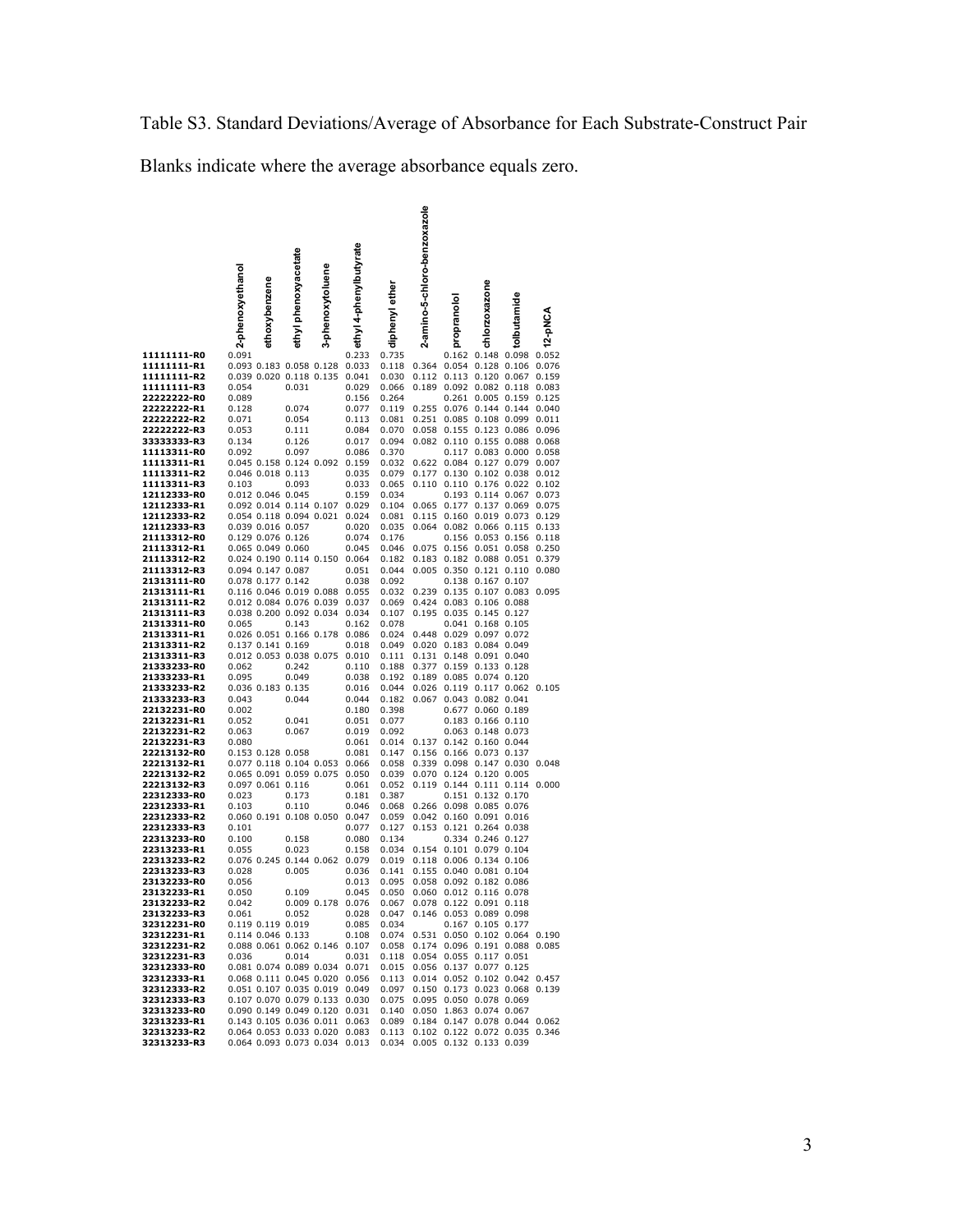Table S4. Summary of Error Statistics for Collected Absorbance Data Sorted by Substrates

The percent of the standard deviation divided by the average value and the percentage of data points retained for the analysis are measures of data quality. For each substrate, 65 data points were collected. The Triplicates/Duplicates column indicates how many of those data points were used for the analysis performed here.

| <b>Substrate</b>                      | $%$ SD/avg<br>(mean) | % points<br>retained | Triplicates/<br><b>Duplicates</b> |
|---------------------------------------|----------------------|----------------------|-----------------------------------|
| 2-phenoxyethanol (PE)                 | 7.1                  | 99                   | 63/2                              |
| ethoxybenzene (EB)                    | 10.2                 | 87                   | 39/26                             |
| ethyl phenoxyacetate (PA)             | 8.5                  | 95                   | 56/9                              |
| 3-phenoxytoluene (PT)                 | 8.0                  | 94                   | 53/12                             |
| ethyl 4-phenylbutyrate (PB)           | 6.7                  | 100                  | 65/0                              |
| diphenyl ether (DP)                   | 10.9                 | 95                   | 56/9                              |
| zoxazolamine (ZX)                     | 16.0                 | 87                   | 40/25                             |
| propranolol (PR)                      | 15.6                 | 90                   | 45/20                             |
| chlorzoxazone (CH)                    | 11.2                 | 99                   | 63/2                              |
| tolbutamide (TB)                      | 8.5                  | 99                   | 63/2                              |
| 12-p-nitrophenoxycarboxylic acid (PN) | 11.8                 | 87                   | 40/25                             |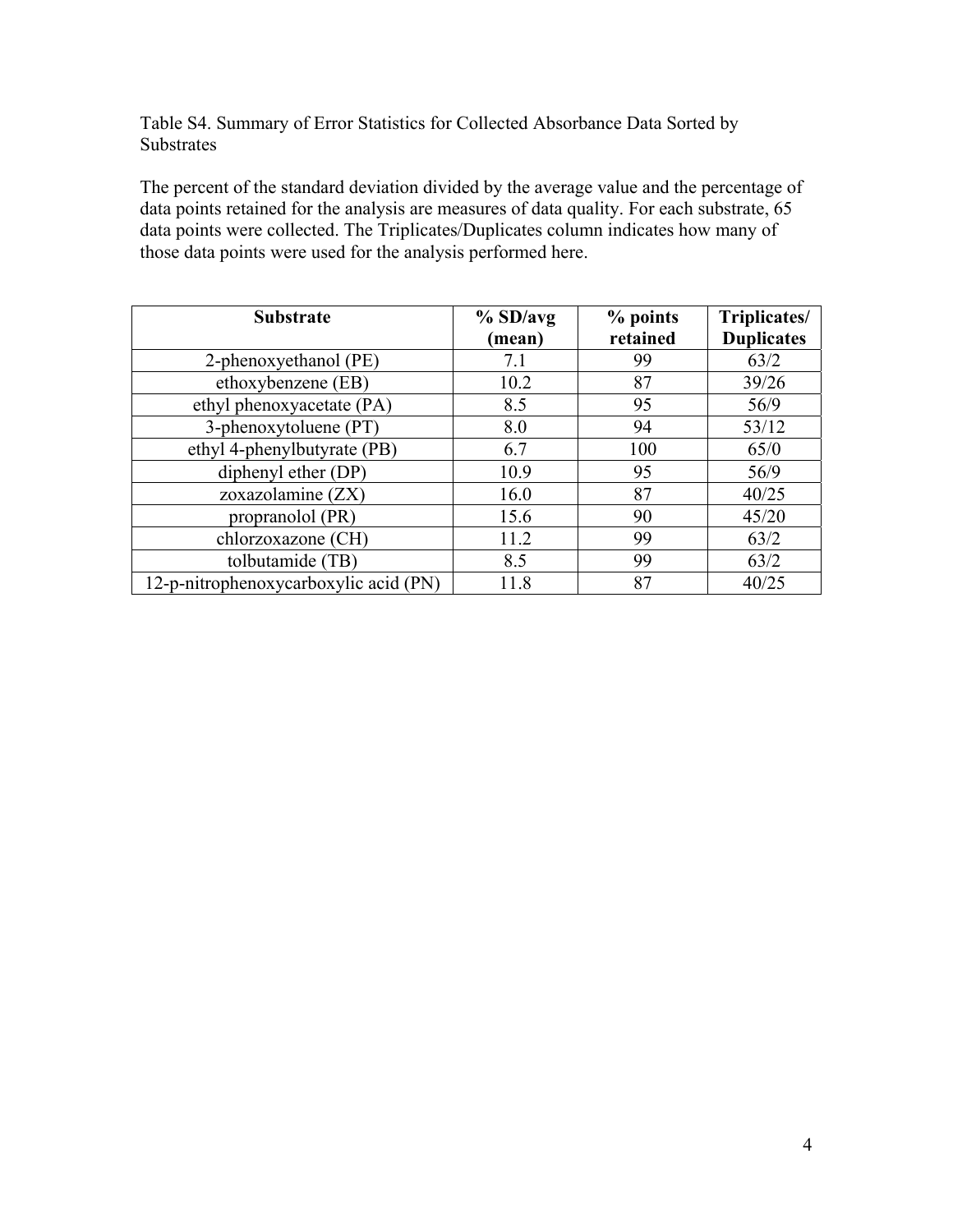Table S5. Summary of Most Active Chimeric Proteins for Each Substrate

Pairwise correlation matrix of the activities on all substrates. ).  $R^2$  values are reported. Bold and underlined=0.7-1.0; Underlined=0.4-0.7; Regular=0.0-0.4

| Protein     |           | PE   | EB   | PA   | PT   | PB   | DP   | ZX   | PR   | <b>CH</b> | TB   | PN   |
|-------------|-----------|------|------|------|------|------|------|------|------|-----------|------|------|
| 32312231-R0 | PE        | N.A. | 0.61 | 0.48 | 0.37 | 0.18 | 0.35 | 0.15 | 0.01 | 0.05      | 0.02 | 0.01 |
| 32312231-R1 | EB        |      | N.A. | 0.92 | 0.80 | 0.41 | 0.73 | 0.56 | 0.04 | 0.13      | 0.06 | 0.00 |
| 32312231-R1 | PA        |      |      | N.A. | 0.81 | 0.39 | 0.71 | 0.62 | 0.04 | 0.14      | 0.06 | 0.00 |
| 32312231-R1 | <b>PT</b> |      |      |      | N.A. | 0.56 | 0.85 | 0.66 | 0.14 | 0.24      | 0.16 | 0.00 |
| 21313111-R3 | <b>PB</b> |      |      |      |      | N.A. | 0.49 | 0.49 | 0.36 | 0.37      | 0.33 | 0.08 |
| 32313233-R1 | DP        |      |      |      |      |      | N.A. | 0.58 | 0.05 | 0.10      | 0.06 | 0.00 |
| 32313233-R1 | ZX        |      |      |      |      |      |      | N.A. | 0.18 | 0.29      | 0.21 | 0.00 |
| 22213132-R2 | <b>PR</b> |      |      |      |      |      |      |      | N.A. | 0.91      | 0.95 | 0.00 |
| 22213132-R2 | CH.       |      |      |      |      |      |      |      |      | N.A.      | 0.94 | 0.00 |
| 22213132-R2 | TB        |      |      |      |      |      |      |      |      |           | N.A. | 0.00 |
| 11113311-R1 | PN        |      |      |      |      |      |      |      |      |           |      | N.A. |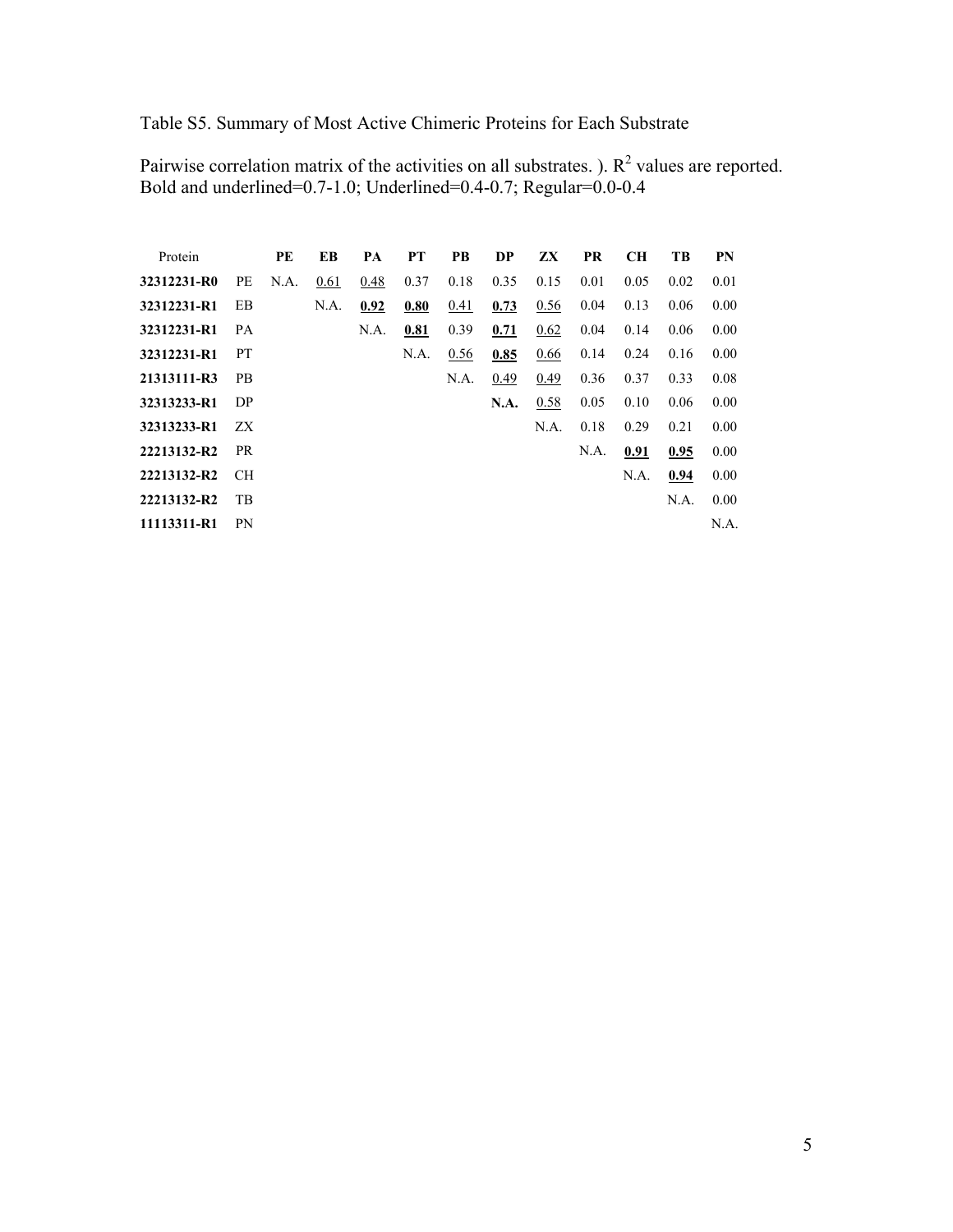Figure S1. Examples of the Correlation of Absorbances Values Measured within Substrate Group A and Group B

Panel (A) shows the correlation between diphenyl ether (DP) and ethyl phenoxyacetate (PA) with a  $R^2$ =0.71. Panel (B) shows the correlation between tolbutamide (TB) activity and chlorzoxazone CH) activity with  $R^2=0.94$ .

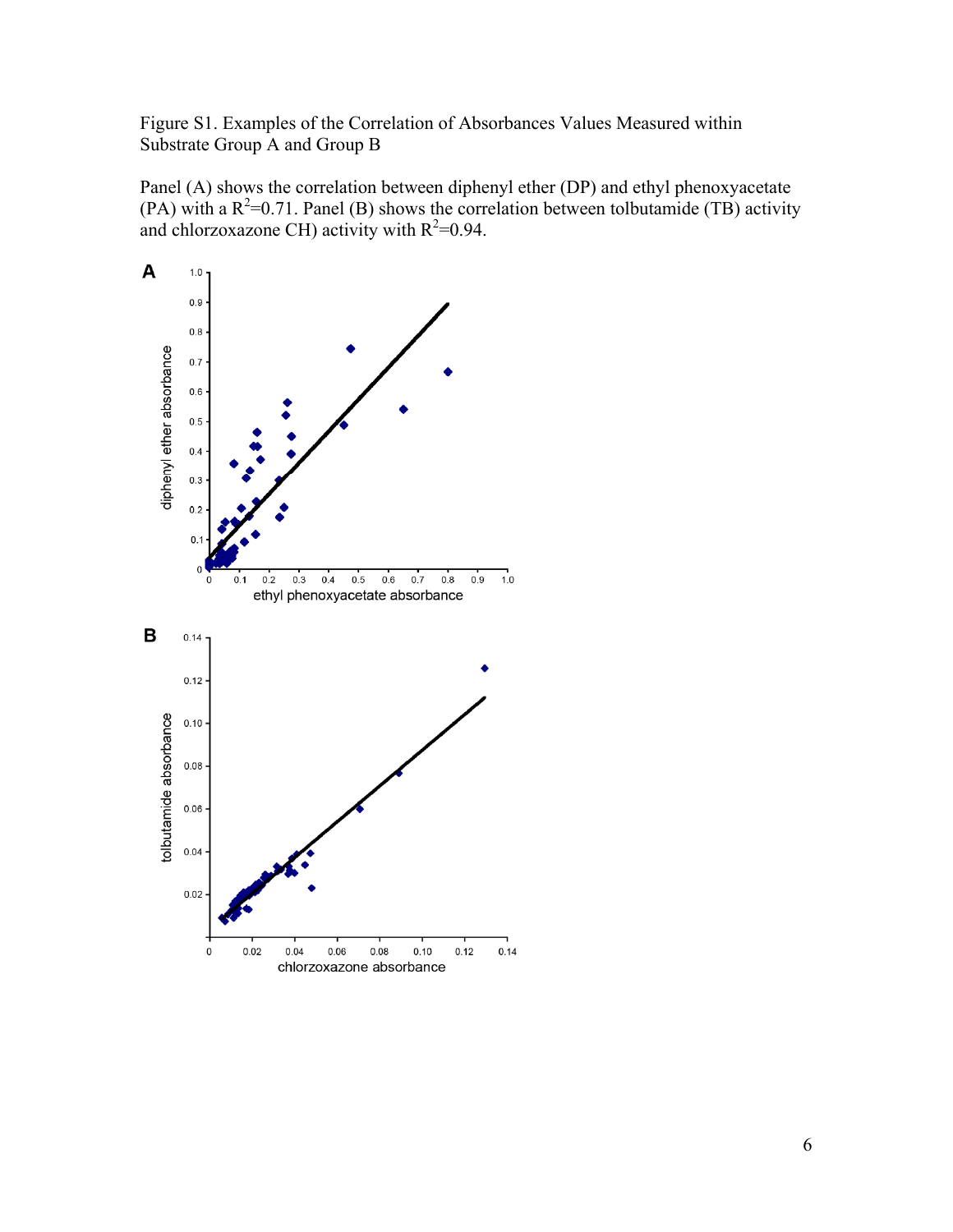### Figure S2. Substrate-Activity Profiles of All Chimeras

The columns are color coded as follows: heme domain (R0, blue), R1- (purple), R2- (yellow), R3-fusion (turquoise) protein.